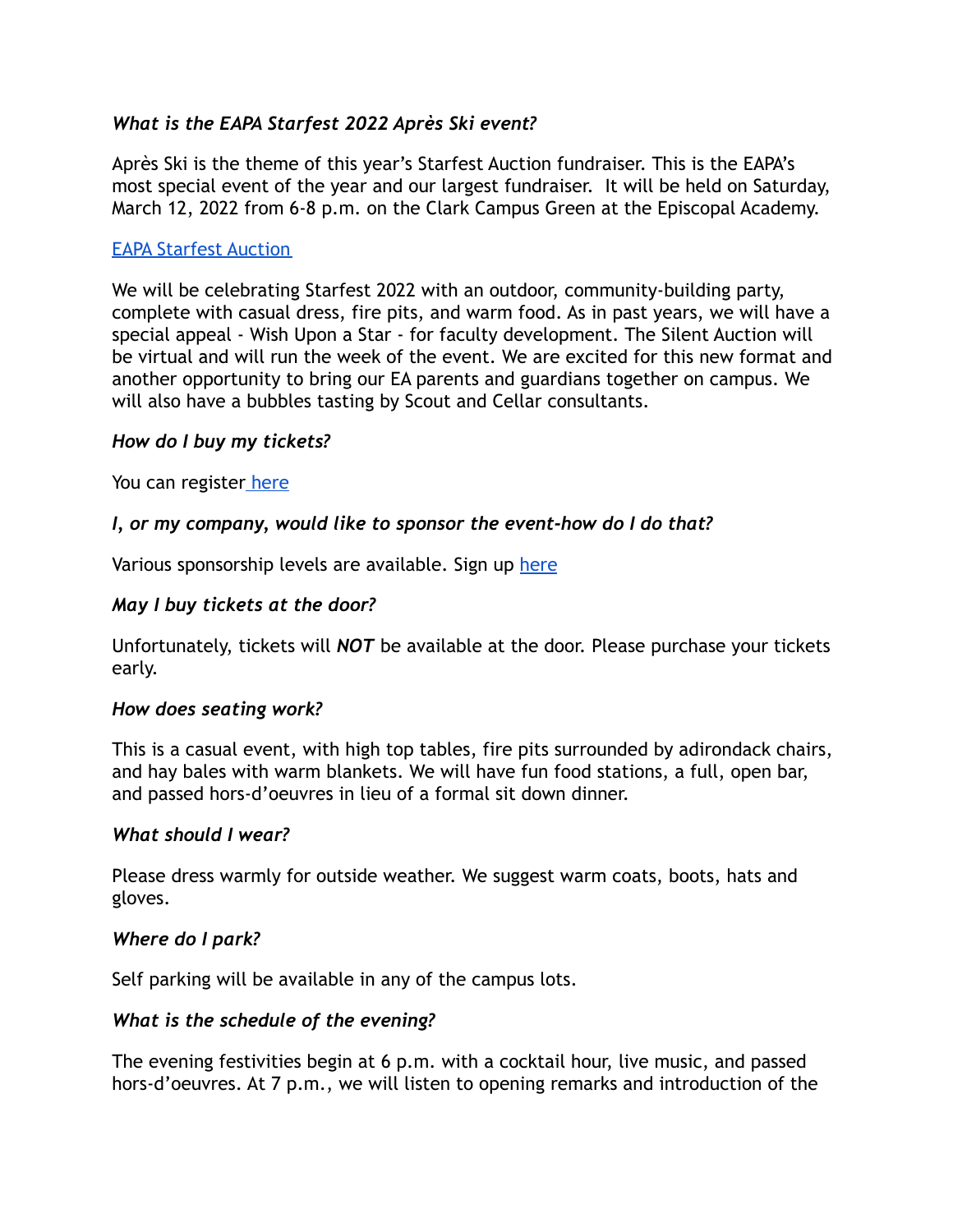Wish Upon a Star Program. This will be followed by your choice of a speciality cocktail or coffee/dessert.

## *What is Wish Upon A Star and how does it work?*

Wish Upon a Star is a direct appeal to support the teachers and staff. All proceeds are dedicated to the enrichment of our faculty by increasing the availability of dynamic professional development learning opportunities.

## *How do I donate to Wish Upon A Star?*

This will be the only live bidding part of the program. Participants will have the ability to donate various amounts to Wish Upon A Star through the Virtual Auction on their phones. A leaderboard will display the progress of our appeal. Please register your credit card in advance in order to participate at the event and make sure to bring your charged mobile device.

# *Where do I find the Virtual Auction and how do I bid?*

The virtual auction will open on March 7. Look for an email or refer to [EAPA Starfest](https://www.episcopalacademy.org/about-ea/parents-association-eapa/eapa-starfest-auction) [Auction](https://www.episcopalacademy.org/about-ea/parents-association-eapa/eapa-starfest-auction)

# *What type of items will be offered in the Virtual Auction?*

Many quality EA-themed items as well as one-of-a-kind experiences will be available during the Virtual Auction. Sneak previews will be posted on Social Media. Follow us [@eaparentsassoc](https://www.instagram.com/eaparentsassoc/?hl=en)

## *How can I contribute to the event?*

The best way to contribute is by [purchasing tickets](https://eapa.ejoinme.org/Starfest22) and attending!

If you cannot attend but would like to contribute, please consider [becoming an](https://eapa.ejoinme.org/StarfestSponsor22) [official sponsor](https://eapa.ejoinme.org/StarfestSponsor22), [funding a faculty or staff ticket](https://eapa.ejoinme.org/Starfest22) to the event, or simply [making a tax](https://eapa.ejoinme.org/Starfest22) [deductible donation](https://eapa.ejoinme.org/Starfest22) to the EAPA.

## *What do donations and sponsorships support?*

All proceeds go directly to support educational programs, faculty professional development, student financial aid as well as EAPA-sponsored programs.

## *I have more questions, who should I ask?*

Please contact [Whitney Ebmeyer](mailto:webmeyer@comcast.net) or [Mary Beredjiklian](mailto:mberedjiklian@gmail.com)